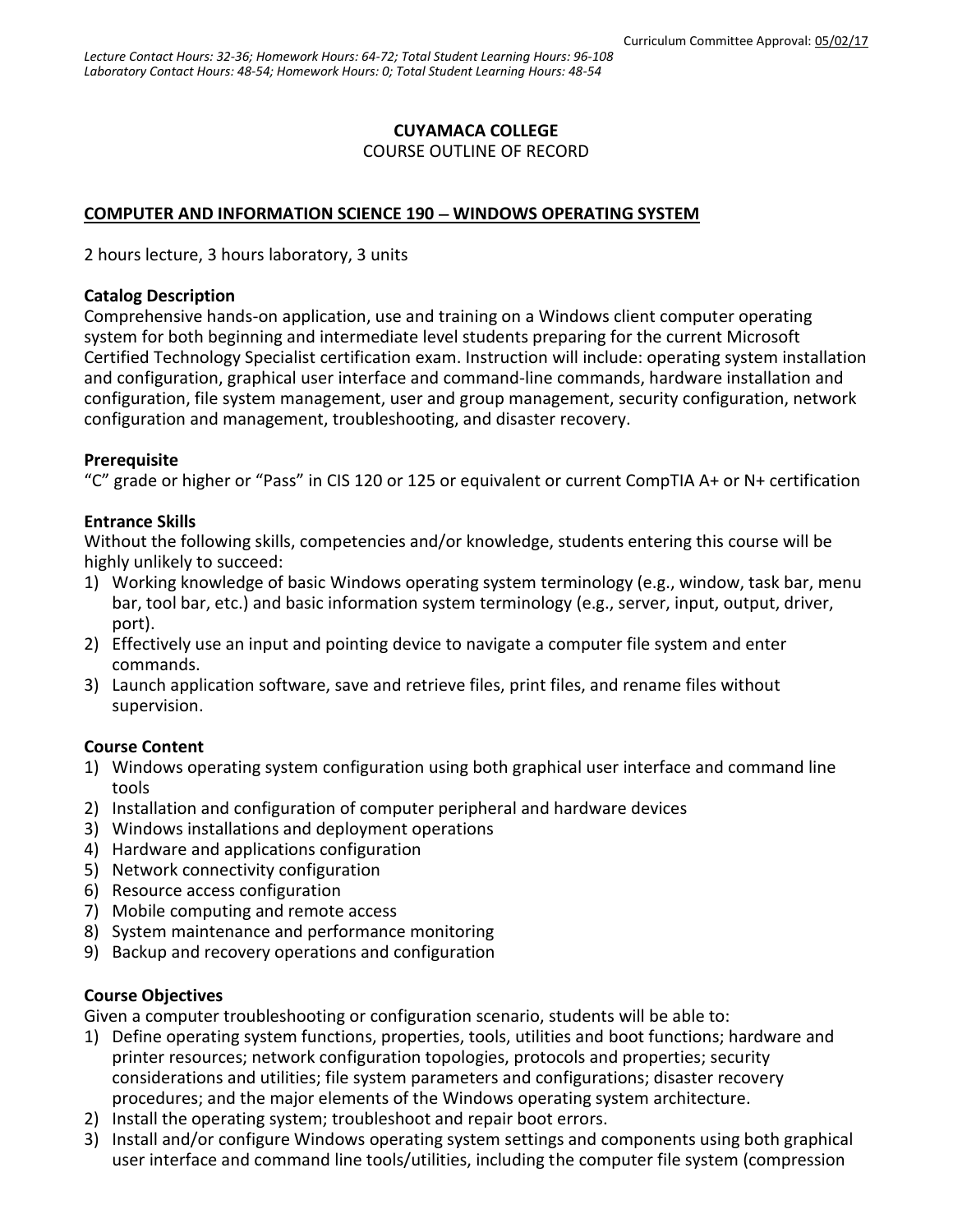and encryption, fragmentation, and disk configurations); hardware and printers; and system performance utilities.

- 4) Create and manage computer users and groups including user policies, user file and folder access and user profiles.
- 5) Configure and manage Windows operating system networking functions, to include joining a peer and a domain network, folder sharing, shared folder access, and virtual private networking.
- 6) Configure and troubleshoot computer security configurations, including resource access, auditing, firewalls and software updates.
- 7) Backup and recover data and system settings using backup utilities, System Restore, system repair utilities and disk recovery utilities.

### **Method of Evaluation**

A grading system will be established by the instructor and implemented uniformly. Grades will be based on demonstrated proficiency in subject matter determined by multiple measurements for evaluation, one of which must be essay exams, skills demonstration or, where appropriate, the symbol system.

- 1) Written quizzes and exams that measure students' ability to describe computer operating system functions and characteristics, analyze a scenario, and choose the alternatives and troubleshooting options.
- 2) Scenario-based lab activities that measure students' ability to configure specific operating system functions or subsystems, troubleshoot/analyze imposed system problems, investigate potential alternatives, and implement corrective action to achieve a determined result.
- 3) Practical application-based examinations that measure students' ability to evaluate scenario-based computer configuration requirements/problems, analyze/troubleshoot the operating system configuration, and apply the correct configuration changes to achieve the correct results.

## **Special Materials Required of Student**

USB flash drive

### **Minimum Instructional Facilities**

Computer lab with configurable hard drives installed with appropriate software, or a virtualized lab environment using either VMWare or Virtual PC/Server software that is accessible via the campus network or the Internet; current version of Professional Edition of Windows Operating System; instructional domain server capable of student client computer connection (real or virtual); course management system.

# **Method of Instruction**

- 1) Lecture and demonstration
- 2) Hands-on practice
- 3) Topical discussion of current operating system trends and issues

# **Out-of-Class Assignments**

May include the following:

- 1) Reading assignments
- 2) Virtualized labs
- 3) Tests and quizzes
- 4) Discussion item research and responses

# **Texts and References**

- 1) Required (representative examples):
	- a. Panek, William. *MCTS Windows 7 Configuration Study Guide: Exam 70-680 Second Edition*. Sybex, 2011.
	- b. Microsoft Official Academic Curriculum (MOAC) Online Lab Environment
- 2) Supplemental: Orin, Thomas. Configuring Windows 7 MCTS. PHI, 2013.